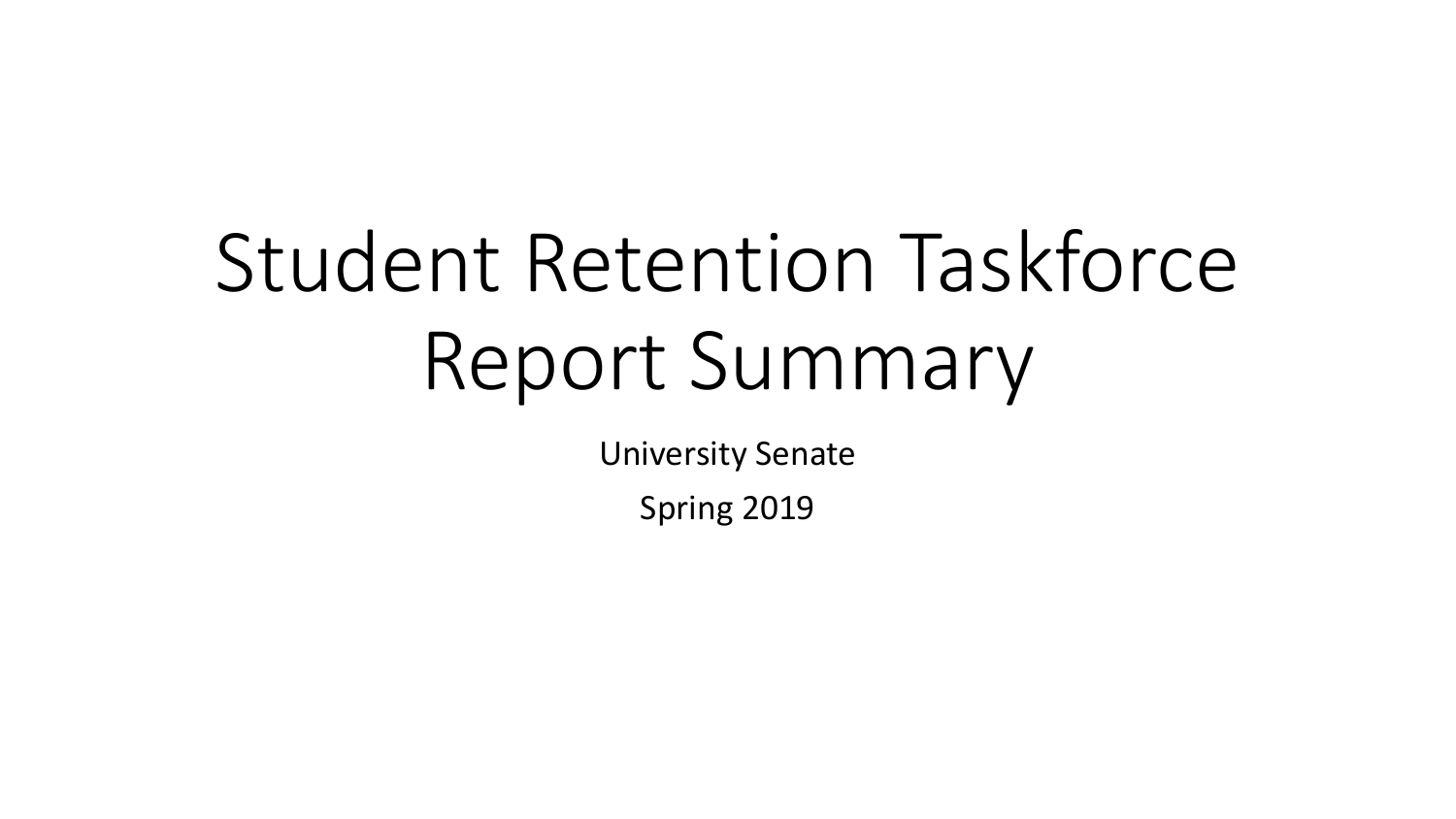# Why Retention is Important

- Enrollment is steady, not going up.
- State appropriations to MTU are dropping.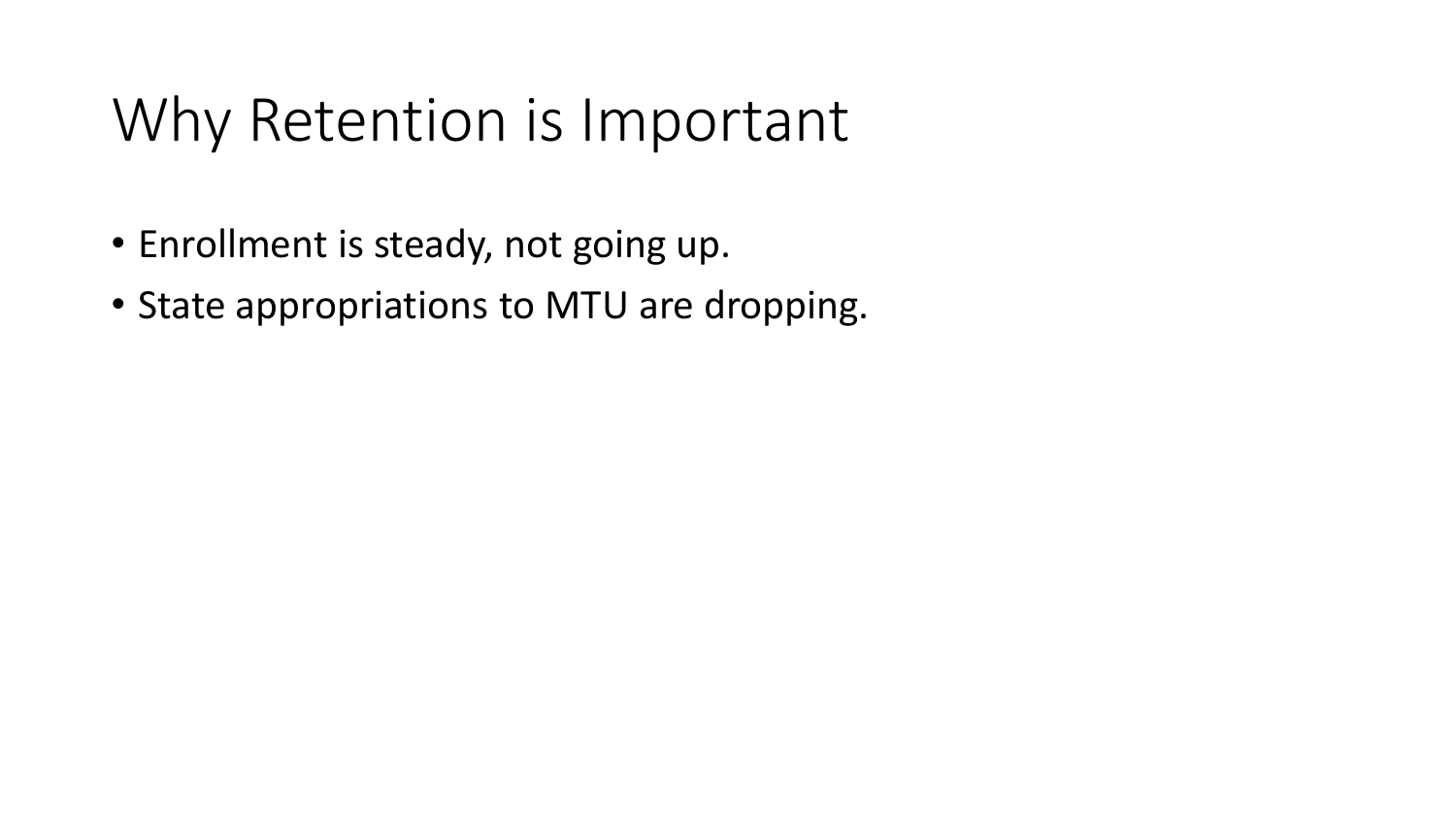# Student Retention Task Force Charge

- Identify issues, policies, practices, and structures that affect retention
- Give examples of evidence-based successful practices
- Suggest innovations to help retention
- Suggest strategies to promote a growth mindsets
- Give prioritized recommendations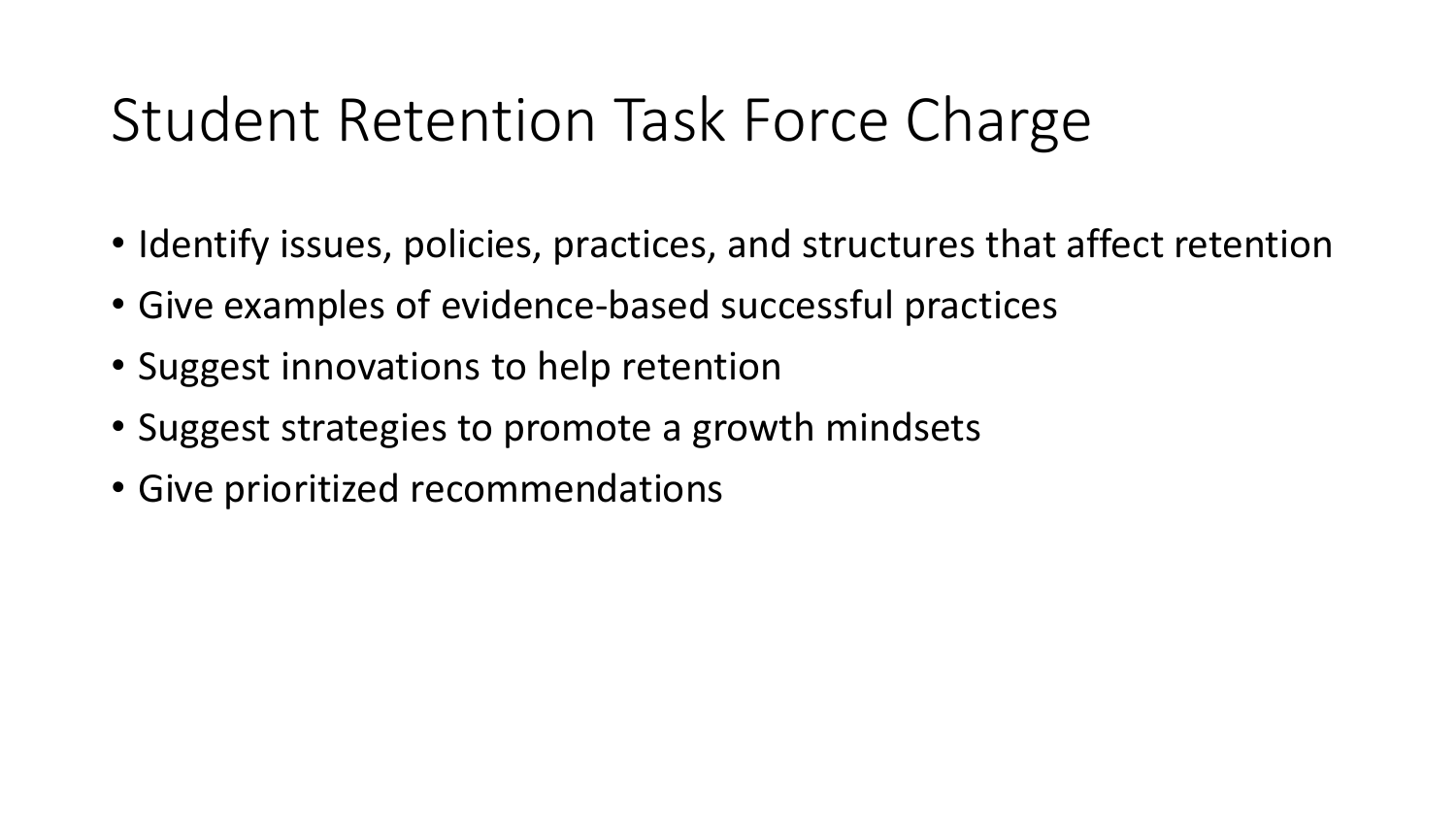# Task Force Members

- Brian Barkdoll Professor, Civil & Environmental Engineering Department
- Katrina Black Senior Lecturer and Advisor, Physics
- Paul Charlesworth Associate Professor, Chemistry Department
- Bonnie Gorman Dean of Students and Associate Provost for Student Affairs
- David Hemmer Dean, College of Sciences and Arts
- Ann Humes Director of First-Year Mathematics
- Susan Liebau Director, Wahtera Center and Assistant Dean of Students
- Lorelle Meadows Dean, Pavlis Honors College
- Mike Meyer Director, William G. Jackson Center for Teaching and Learning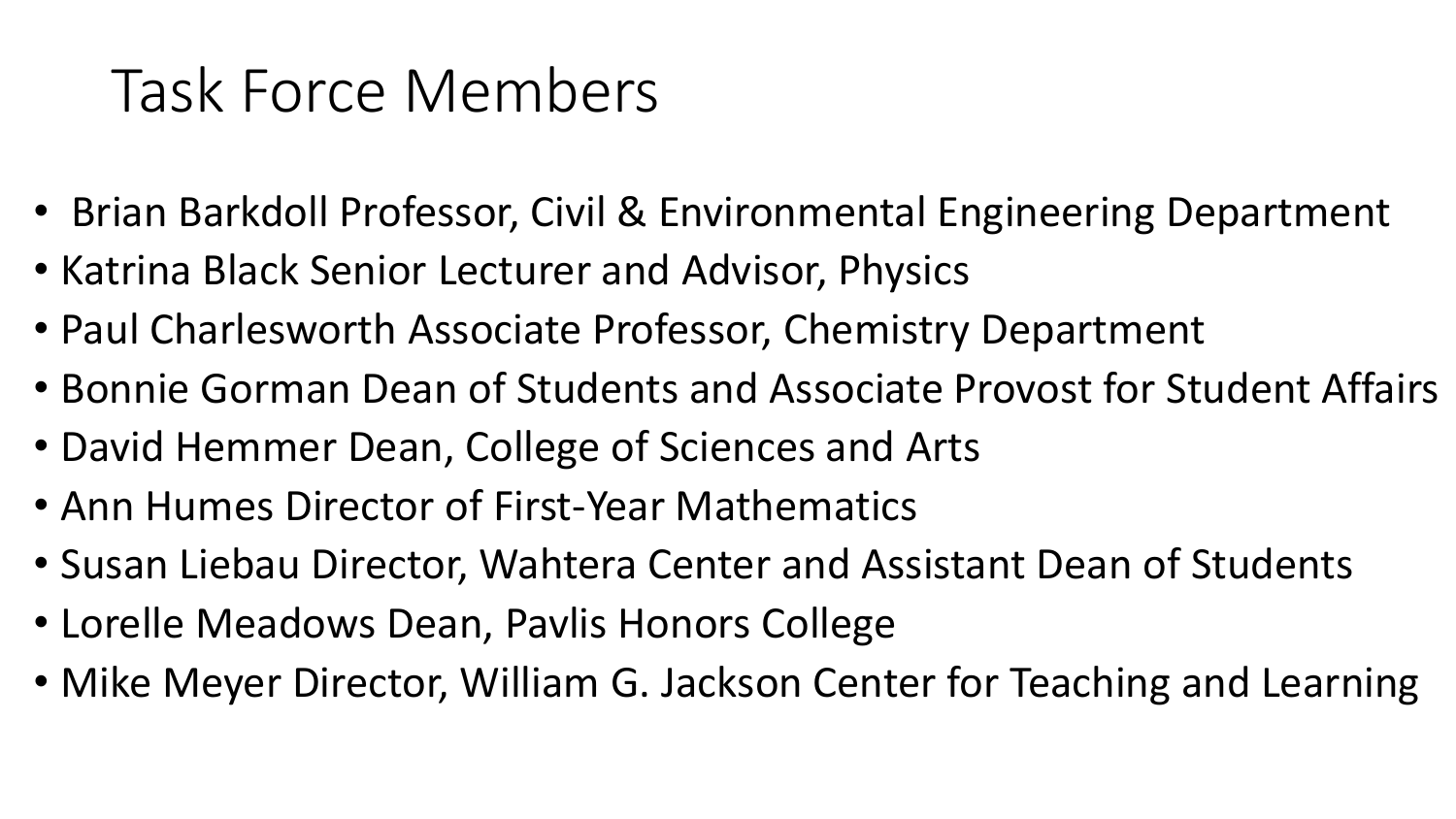#### How can we increase retention??

• Your thoughts???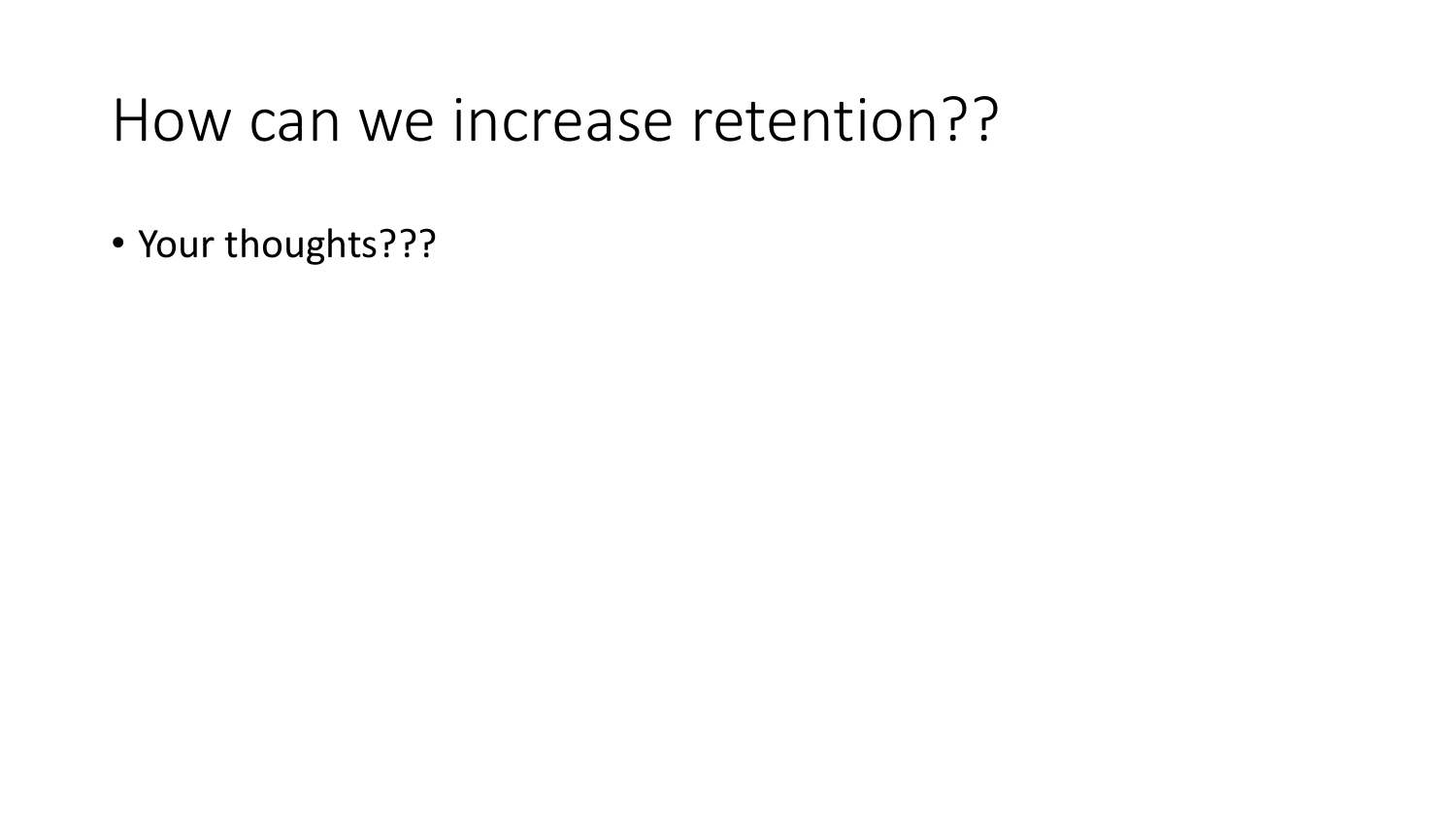• Develop a comprehensive early intervention system

If we catch struggling students early ,then we can help them be successful.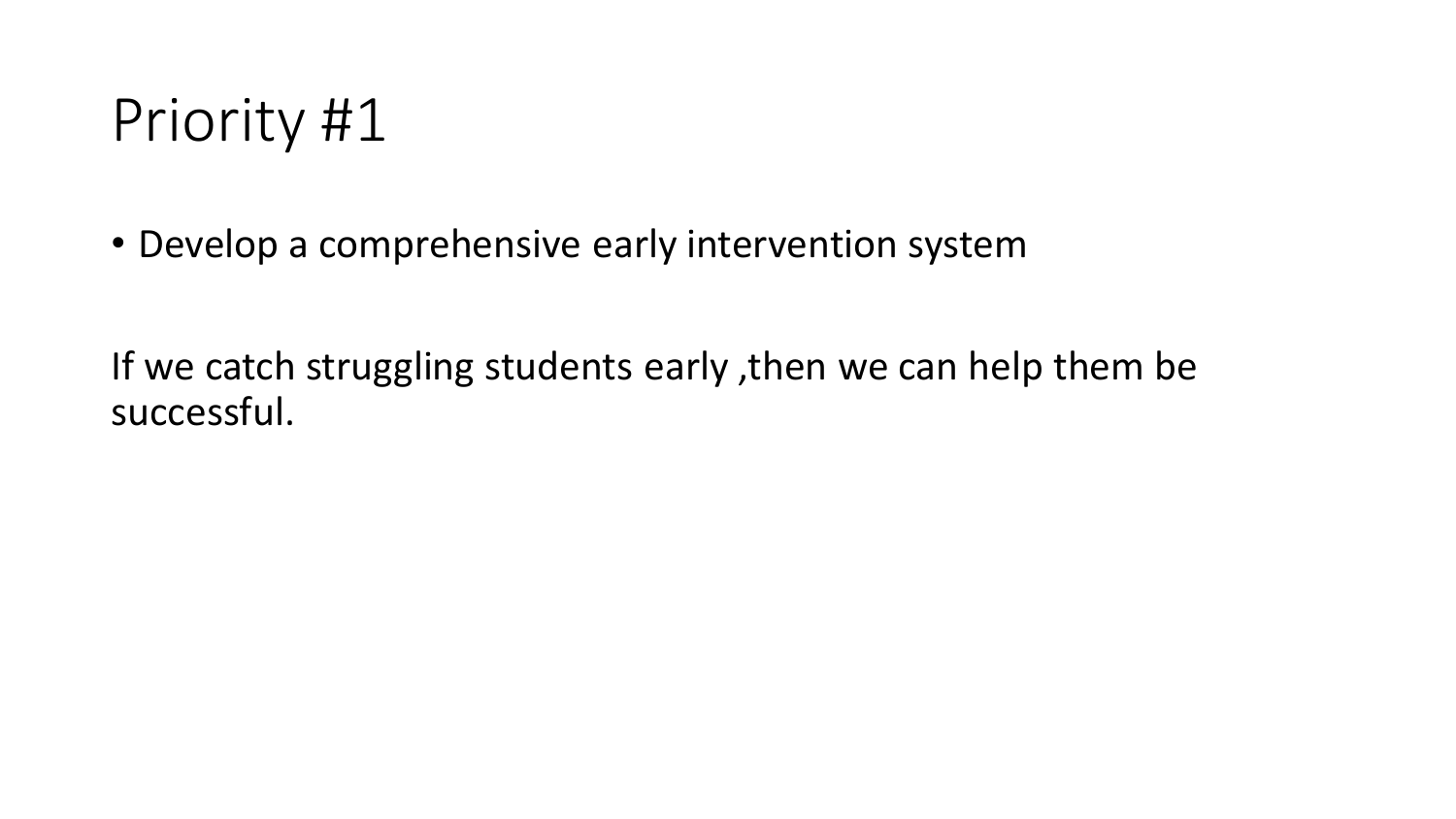• Improve first-year instruction and academic support

Most students drop out in first year

Have first year courses taught clearly and in a supportive way Also have more coordination in the first year between departments and student services

Matters because there is a rise in anxiety among students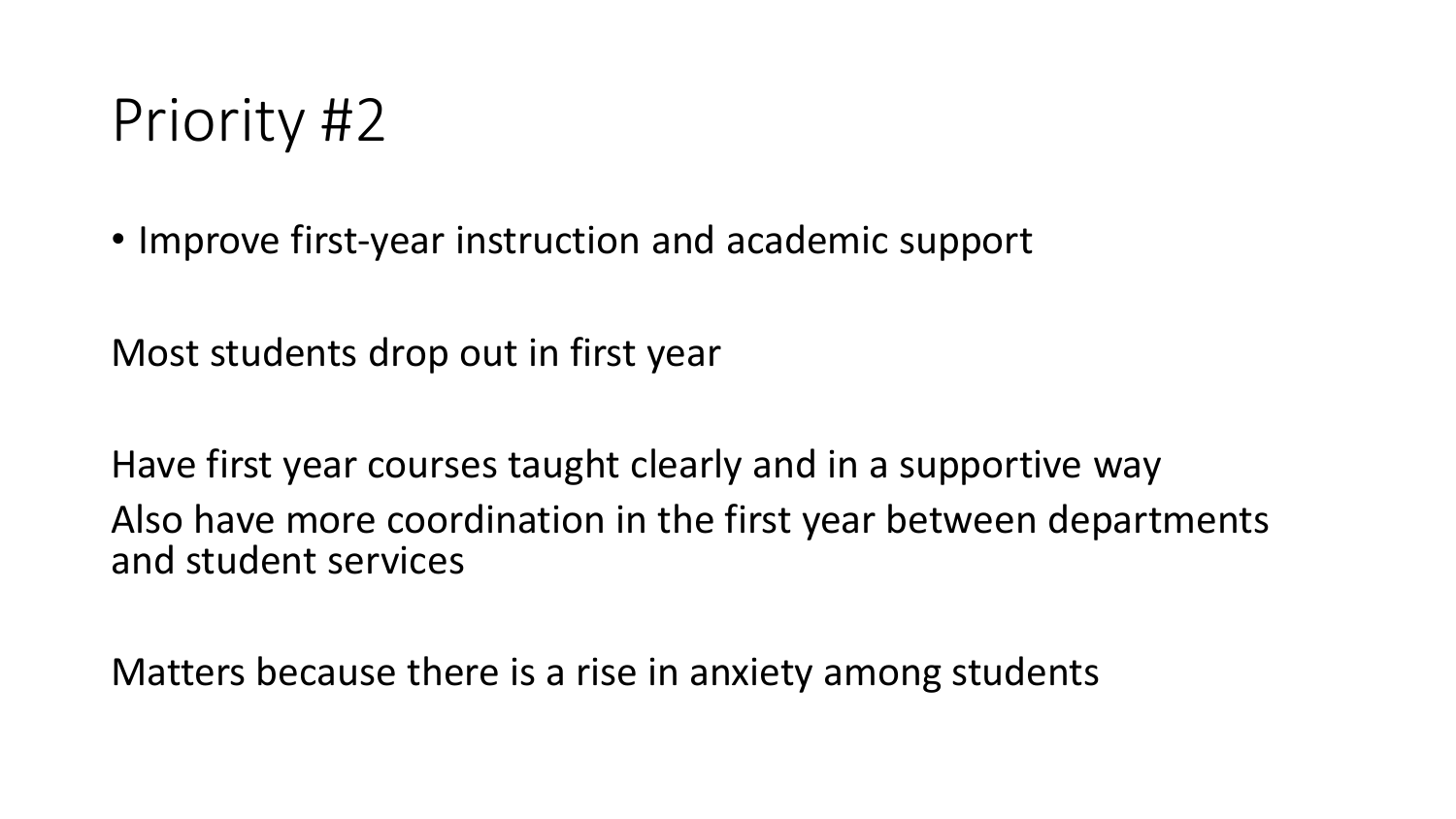• Revise the academic advising system by school/college

Advising is a student's touch with a person

Advisors can make a difference in the student's decisions

May need more advisors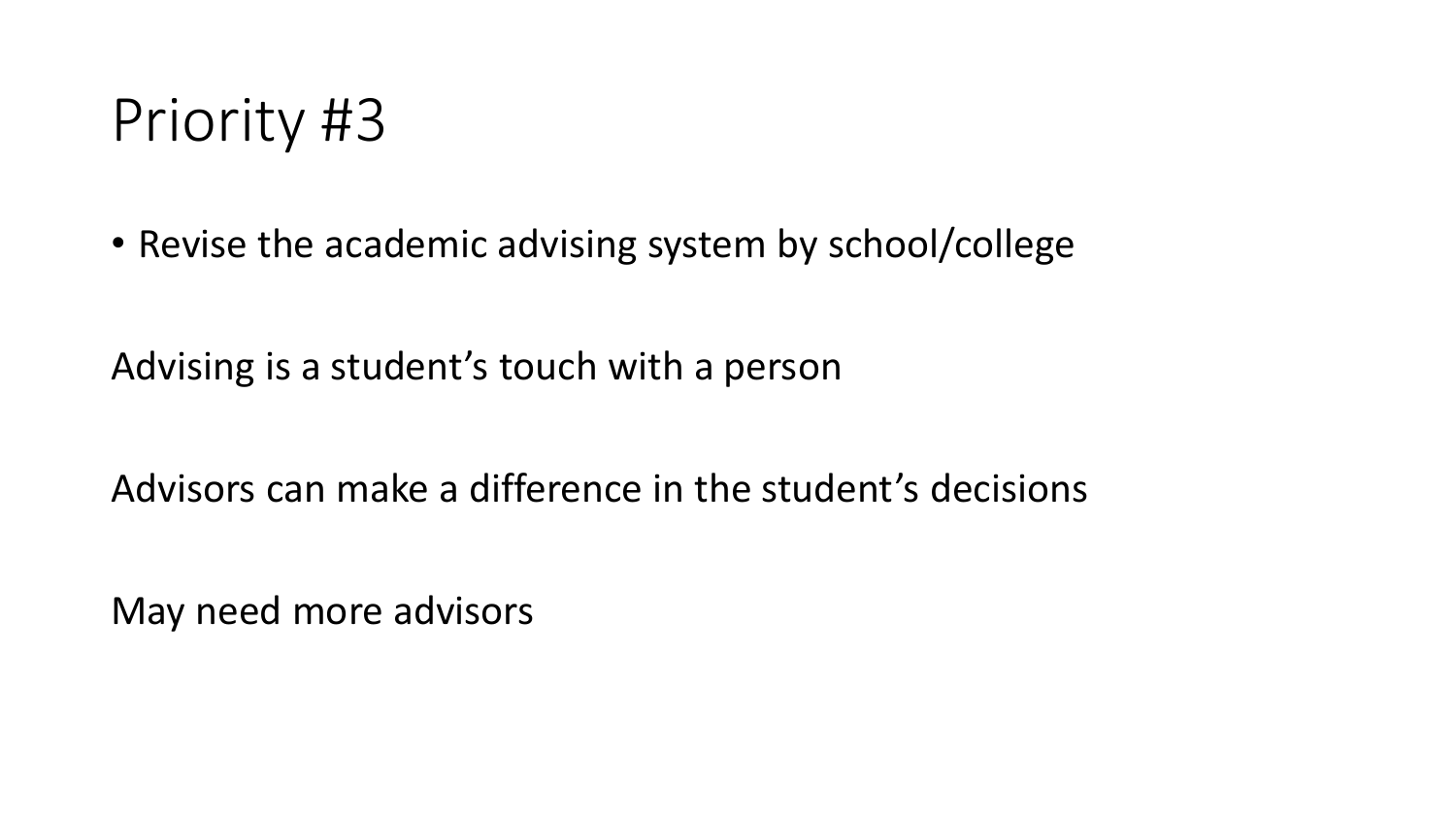• Address student mental health and wellbeing through a strategic campus-wide approach

More mental health counseling, in addition to the JED Campus initiative to assess current mental health services that is already underway

Lots of pressure on students (rise in anxiety as mentioned before)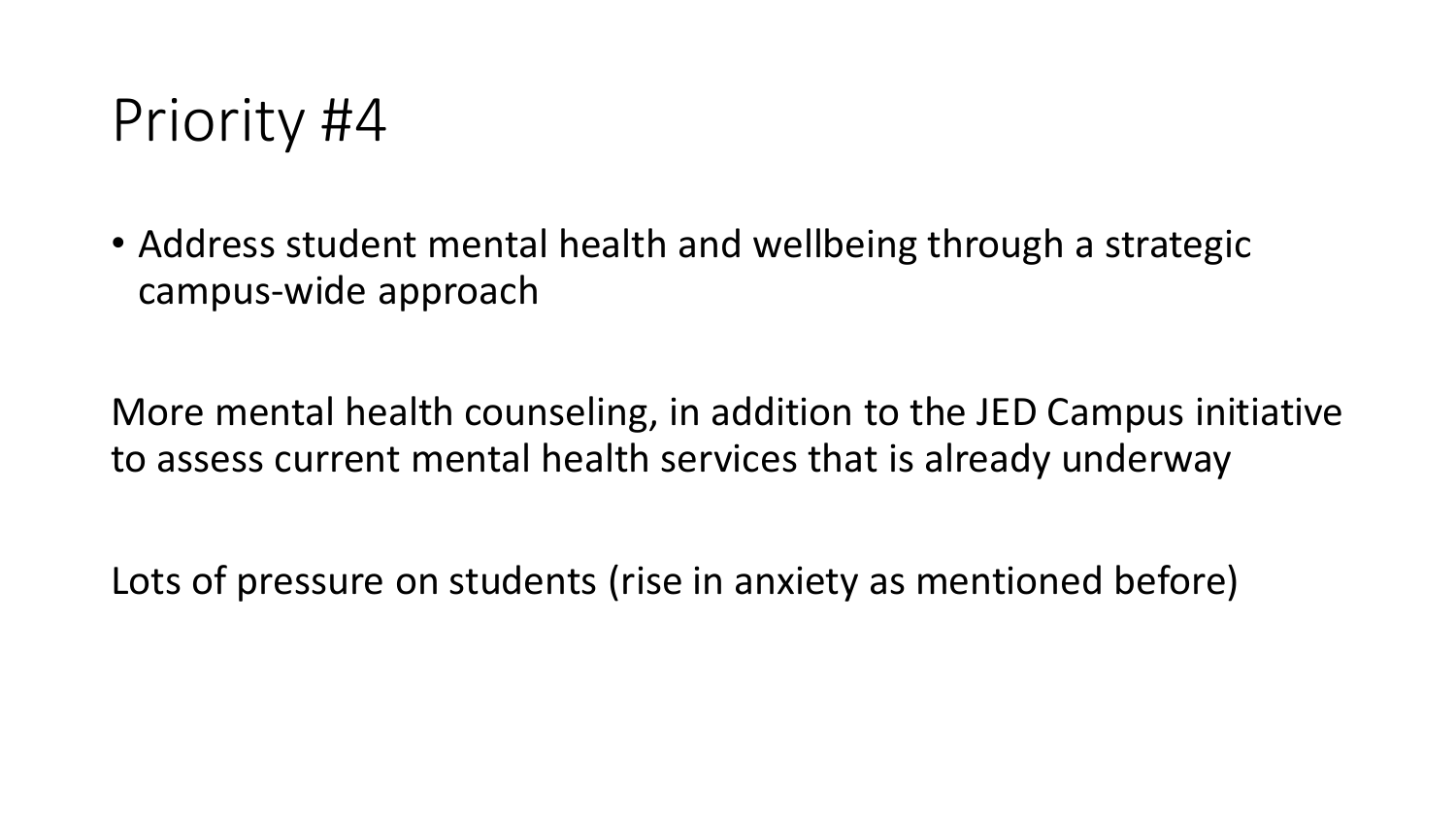• Introduce flexibility into the curriculum

Some students unsure of interests and career options

Need flexibility to change majors easily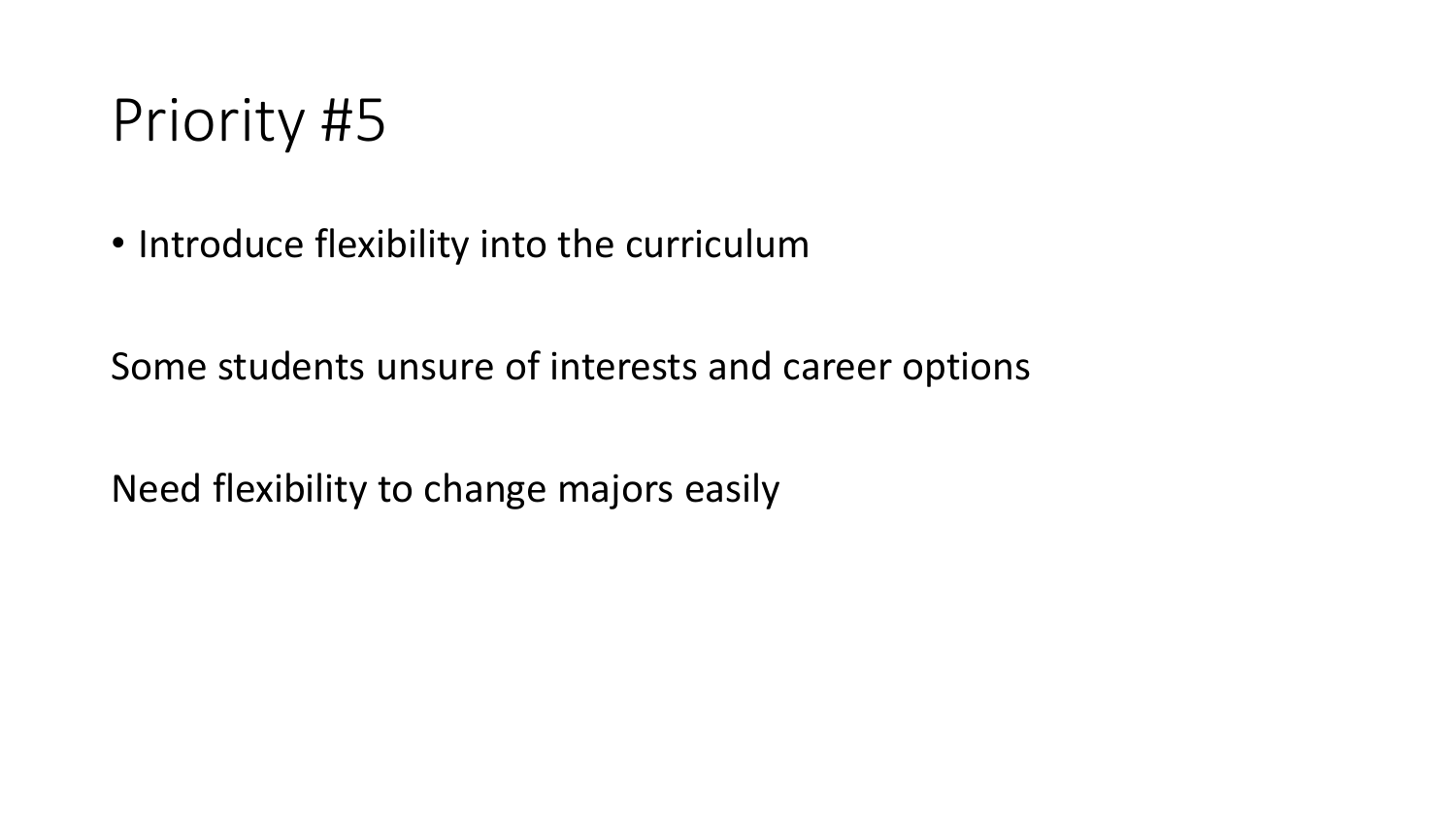#### Broader Recommendations

- Use data effectively to decide how to reach out better.
- Reexamine potentially unfriendly university policies.

# of times to take a course, length of degree programs, dropping schedules, unpaid bills, lack of waitlists, not getting a needed course, academic calendar, etc.